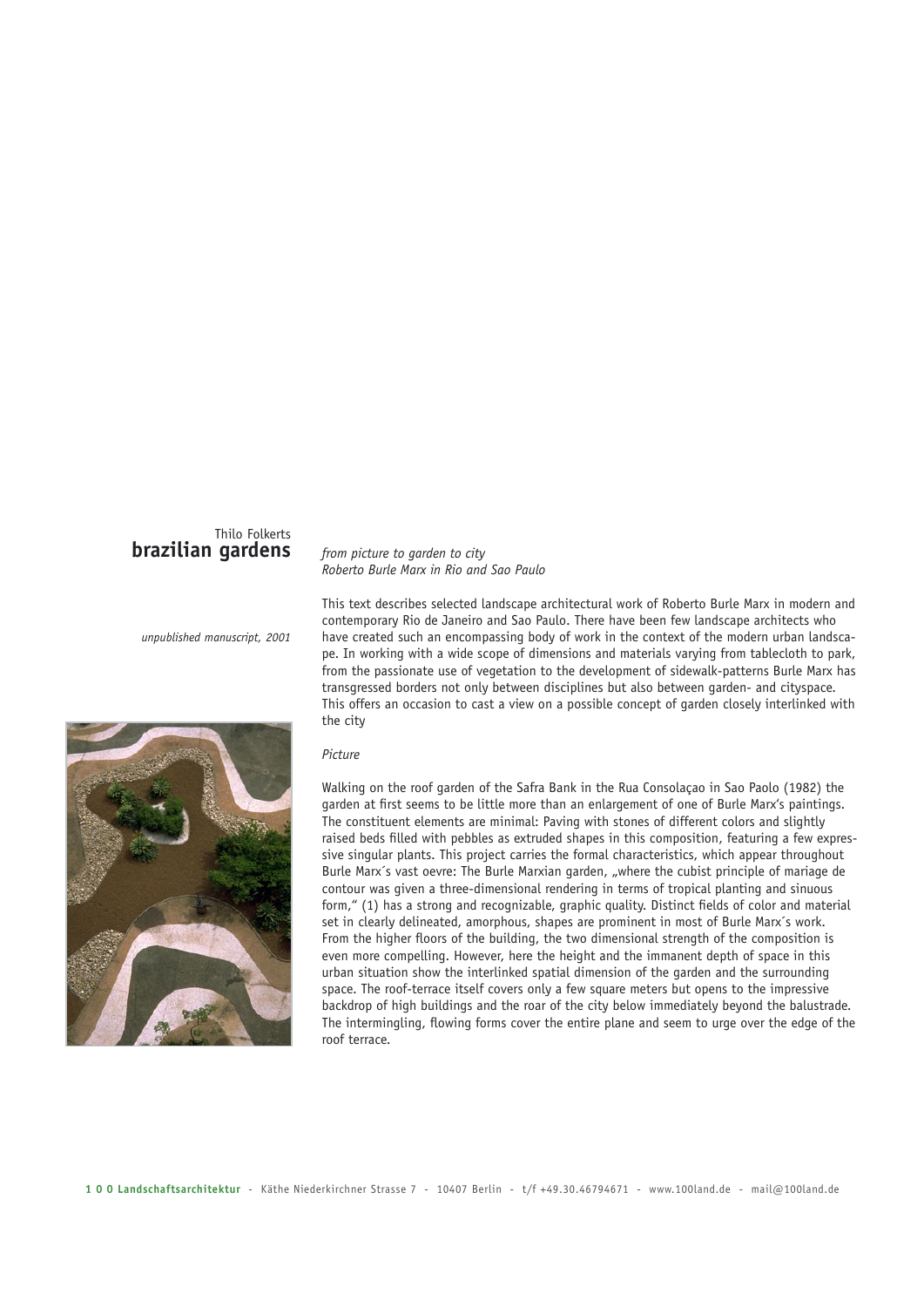and the city. *Garden*



Without having a formal education in landscape architecture Burle Marx´s background as a painter has indeed been enhanced frequently. Even though he reluctantly had to accept wide acclaim for "painting with plants", his landscape architectural work does not let itself be reduced to the paintlerly image of a purely graphic application. "From a distance, the reds, greens and grays are abstract plant painting, but become an interplay of volume on close approach."(2) The introduction and diligent use of native vegetation in the garden is a constituting characteristic. The plant as a curious and fascinating object is used in differentiating his complex composition of spaces.

Interwoven with the formal language in plane and volume of the projects is a statement about nature and the cultural environment. Just as much, as Burle Marx referred to himself as a garden artist, his designs structurally and formally engage a strict and controlled, artificial language. Even though Burle Marx was known for his concern about nature and vegetation, and his work substantially incorporates a wide and deep understanding especially of native flora and ecology, there is little conservationism about pristine nature in his designs. Less an interpretation of untended nature (or an epitome of it) his formal language enhances the artistic, cultural, man-made aspects of the garden and the human environment. The planes and spaces of his landscape architecture decidedly deal with an idea of nature shaped and invented by man; they are transpositions from uncultivated nature into a cultural setting.(3) His inventive images are set in the abstract realm and transferred into the garden, the park,

The spatial concept of Burle Marx´s landscape architectures does not confine itself to the site of the immediate project, but integrates the further horizon within. One masterly example can be found with the garden of the Olivio Gomez Estate in rural Sao José Dos Campos (1950). The finely sculpted, undulating terrain relates to the architecture by Rino Levi with a clifflike jump in the topography. The larger garden is spatially further differentiated with strong vertical gestures such as a prominent row of araucaria trees, separating the formal garden next to the private house from the wider park, which in turn extends its spatial involvement to the valley and mountain range beyond. This open gesture which we would also find in an English landscape garden is recurrent in Burle Marx´s urban projects.

Looking down from the higher floors of the above described Safrabank in Sao Paolo onto the roof-garden there is an architecturally stipulated perspective to this spatial aspect, analogously a vertical horizon. Seen from above the garden is not constrained by its balustrade. A variation of the patterns of the roof garden continues a few floors below on the streets beyond. As already with the early project for the Ministerio de Educação e Saúde in Rio de Janeiro (1938) this urban project includes the surroundings at, on and around the building on the terrace and at street level. At the Safrabank site the relationship between the garden design and its urban surroundings is strikingly close. It features a direct connection between the designed spaces and the wider street surface. The paving of the sidewalk in front of the building is a continuation of the polished floor-mosaic in the entrance hall of the bank. This large horizontal mosaic in turn is towered by a very large bas-relief in concrete dominating the back wall of the entrance hall.Yet the formal coherence within and between the single parts, be it roof garden or foyer floor design, is strong enough to form one singular atmosphere. Due to their strong graphic quality and the hardness of the materials used, all the different pieces have little difficulty in blending with the surfaces and markings of the streetscape, be it the asphalt of the road or the ubiquitous mosaic of the sidewalk. The intention of brushing aside of borders between spatial categories and disciplines becomes evident.(4) As Peter Walker describes in the essay "gardens without walls", a picture, or a garden, does not necessarily constitute itself through borders, but also from the structure within: "Jackson Pollock, for example, tried to make space that was non-pictorial, actually within the painting. It was not a picture of something else but rather a spatial image in itself. ... If one could find those things in garden art with the internal power of these paintings, you could reduce the need for walls in much the same way that these artists have eliminated the need for a frame or a window to look through." (5)

I find this transgressing quality in the work of Burle Marx. The compelling internal strength of it does not convey itself merely through their their strong and enticing graphic language,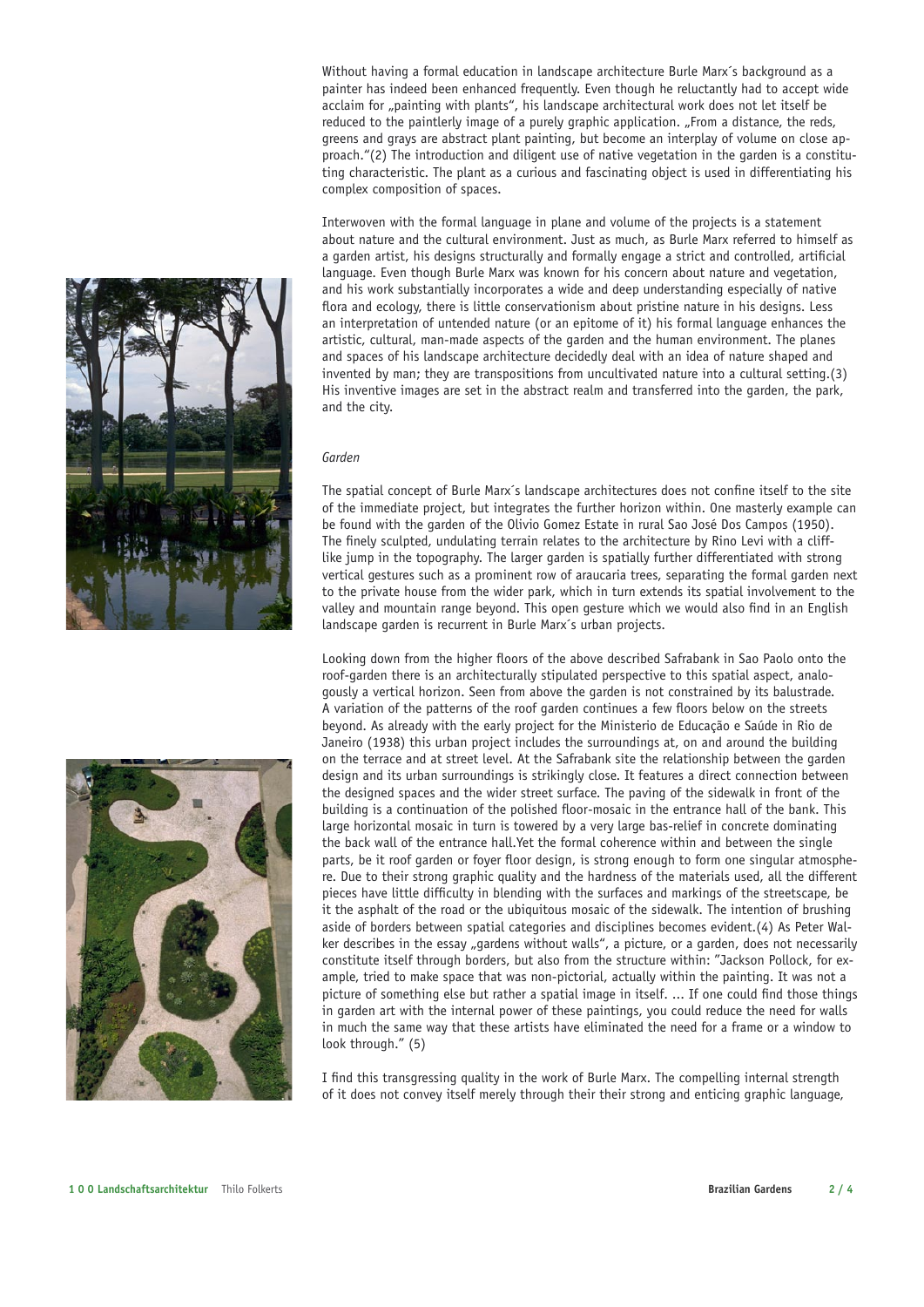but its spatial morphology and structure, which at the same time is coherent and materially compatible enough to open itself to the urban surroundings. The gardens exert their influence and atmosphere beyond their boundaries. The cultural object garden in its built form leaves its secluded and walled state and enters the realm of the city.

The garden immediately around the Museum of Modern Art in Rio de Janeiro (1961) is an extraordinary example of a dense spatial composition in an open field, however condensed in the immediate surroundings of the building. Differentiated by large grouped tree volumes are distinct fields of various materials and a lawn parterre with the sinuous pattern that may be read as a formal ancestor to the later paving of the beachside promenade in the Copacabana bay. As with the garden of the Olivio Gomez Estate there is a gradual transformation in the density of spaces from the direct environment of the building and the beyond. The horizon here is the seascape of the Atlantic, but also the city and the vast stretches of the Aterro

*City*



do Flamengo, the verdant strip, along the bay. The formal language of his sinuous paths and plantings interweave with the pattern of the motorway on-ramps and off-ramps, and set the modern skyline of the waterfront architectures in scene. The incorporated horizon is an urban horizon, not unlike the famed image that one has from within Fredrick Law Olmsted's Central Park of the building front framing it, but as opposed to the New York icon there is no wall or fence to separate park from avenue, one landscape from another. Burle Marx "has used the flatness of the parterre, plaza rooftop, or lawn, both as a metaphor

for the earth and as a surreal plane that magnifies the objects placed on it and the distant objects buildings, or landforms that enter into the larger composition. As did Corbusier, he places the objects on a plane not to glorify the object but to express the plane itself. And however enriched with pattern and planting, the plane remains taut." (6)

The plane that Burle Marx worked on does not restrain itself to that of the respective garden itself. Especially at the waterfront in Rio the projects incorporate the large-scale structures of traffic-lane entwinement and seemingly lose their spatial limitation. They are large projects in themselves, but adding to that they intermingle with the city structures. From this viewpont we can imagine the city-landscape here as an extension of the garden.

Read like this, the gardens are a genuine contribution to the modern idea of open space in the city. The romantic idea of the arcadian English landscape as a "natural" backdrop to the architecture in the free flowing space of the city of the Modern Movement (7), is reformulated into the idea of an expressively artificial (and artistic) open space that integrates with the city. The gardens speak an abstract formal language, which is related to that of modern Brazilian architecture and its modern city. This language has, as Kenneth Frampton claims, in the buildings of Oskar Niemeyer found its formal influence even into the shaping of modern Brazilian architecture.(8)

While the connection to built structures may be aided by a graphic and material compatibility of Burle Marx's formal language, there is fertile ground for the spreading of his design language from the garden into the streetscapes. Burle Marx could embed his design in the calçada portuguesa, the tradition of the Portuguese sidewalk paving in patterns fashionable in the 19th century. These layout techniques were imported to Brazil in the beginning of the 20th century.(9) This tradition carries a strong attentiveness towards the quality of public ground, including the formal relationship between open space and adjacent buildings. Burle Marx could reformulate this popular phenomenon with his formal vocabulary. While the famous waves at the Copacabana beach promenade in Rio are a direct adaptation of the pattern of the Rossio Square in Lisbon, Burle Marx was able to forge a new language onto the tradition. In this his gardens blend into the wider streetscapes of these Brazilian metropolises. The garden artist's language has been embedded in the streets.

Looking down from the roofgarden of the Safrabank one cannot fail to notice the similar pattern in the driveway of an underground parking-garage in the adjacent block. This might or might not be a design by Burle Marx but beyond that (even though this may be incidental) I'm compelled to mention the ease with which even the zebra crossing in front of the building seems to connect to the pattern of the original garden design. In creating a modern, abstract language on canvas and with gardens and landscapes Roberto Burle Marx succeeded in shaping a formal paradigm in the Brazilian idea of garden. The "estilo Burle Marx" has become synonymous with the modern Brazilian garden. This language, originating from the